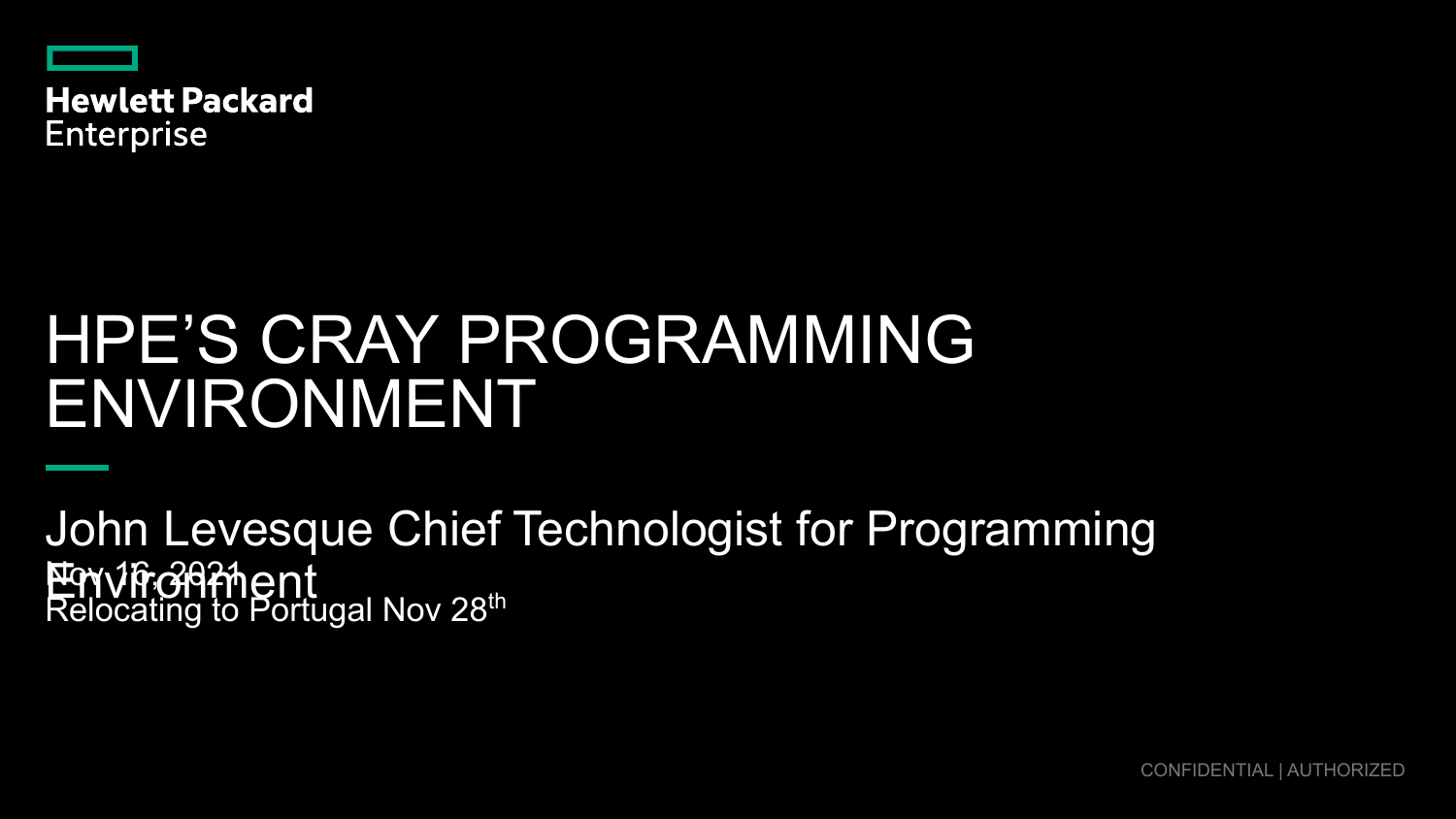# COMPONENTS OF THE HPE CRAY PROGRAMMING ENVIRONMENT

**CRAY COMPILING ENVIRONMENT**

**CRAY MESSAGE PASSING TOOLKIT**

**CRAY PERFORMANCE TOOLS**

**CRAY SCIENTIFIC LIBRARIES FOR CPUS AND GPUS**

**CRAY DEBUGGING TOOLS**

**CONTAINERIZED CRAY PROGRAMMING ENVIRONMENT**

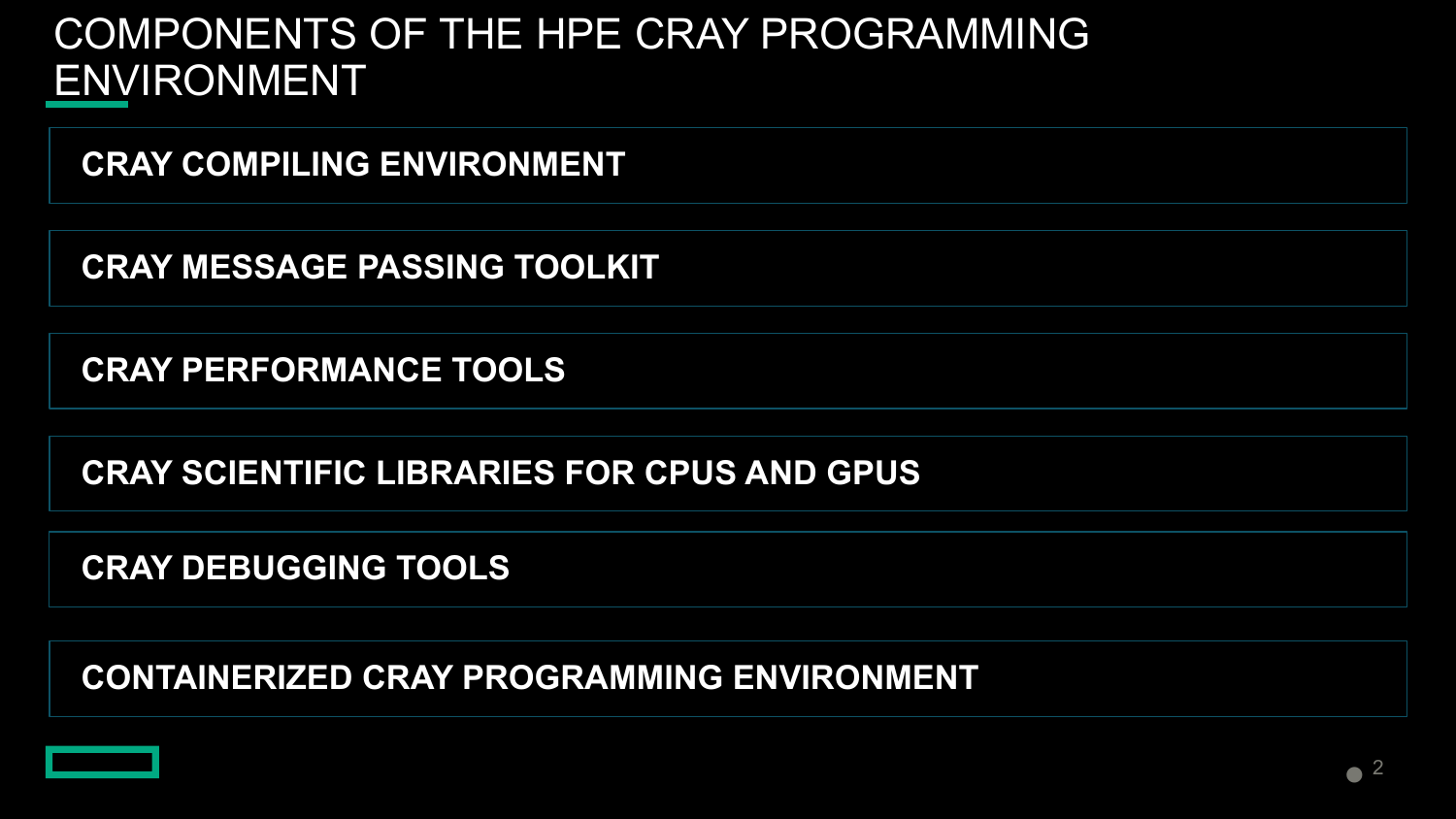### RESUME SUPPORT FOR OPENACC

**CURRENTLY AT OPENACC 2.7**

**SUPPORT FOR OPENACC 3.0 JUNE 2022** 

**CONTINUE SUPPORT WITH OPENACC 3.1 AND BEYOND**

**SUPPORT ON BOTH AMD AND NVIDIA FOR FORTRAN ONLY**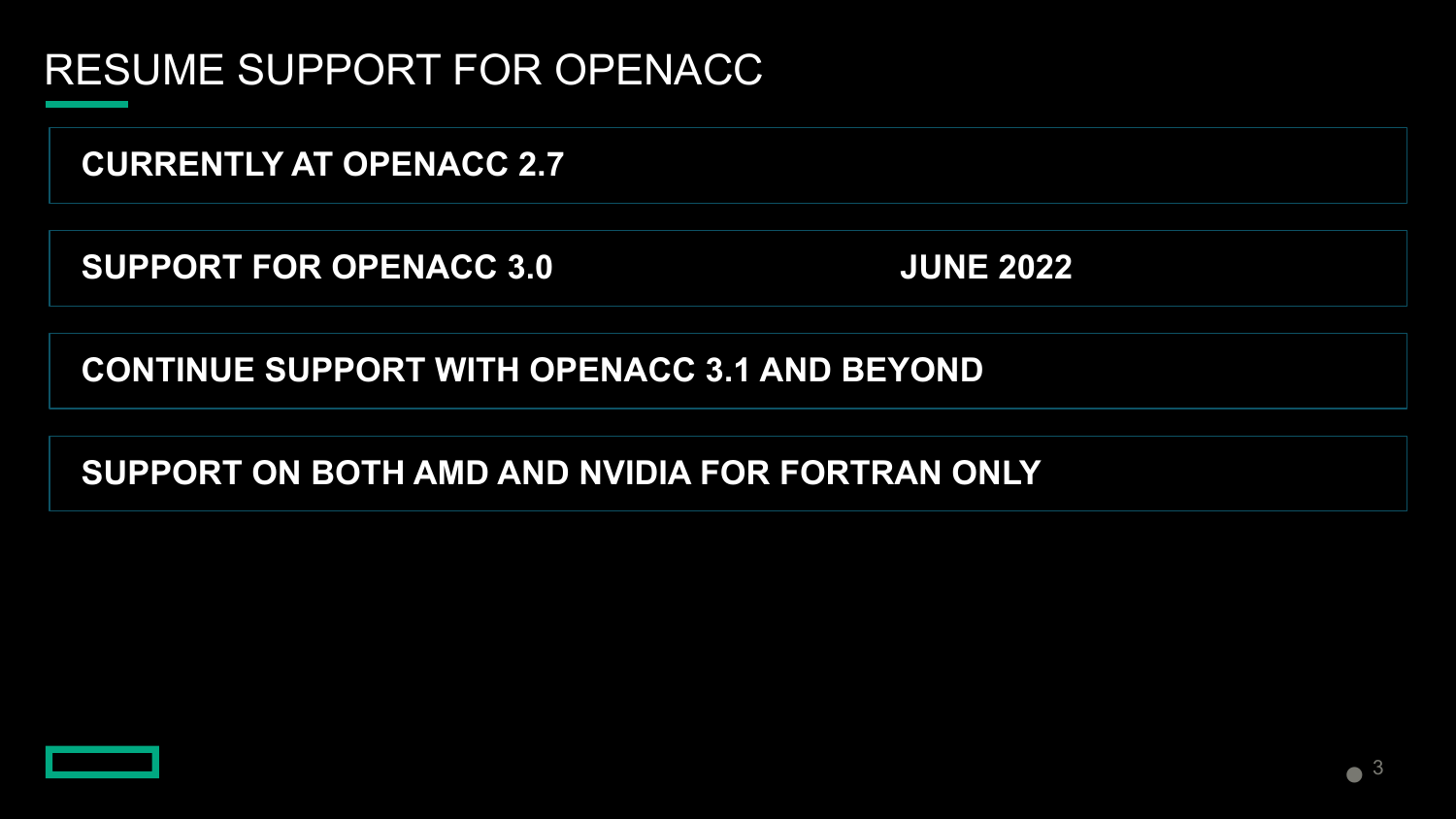# RESUME SUPPORT FOR NVIDIA GPUS

**SUPPLY OPENACC AND OPENMP FOR A100 JUNE 2022**

**SUPPLY SUPPORT FOR GRACE**